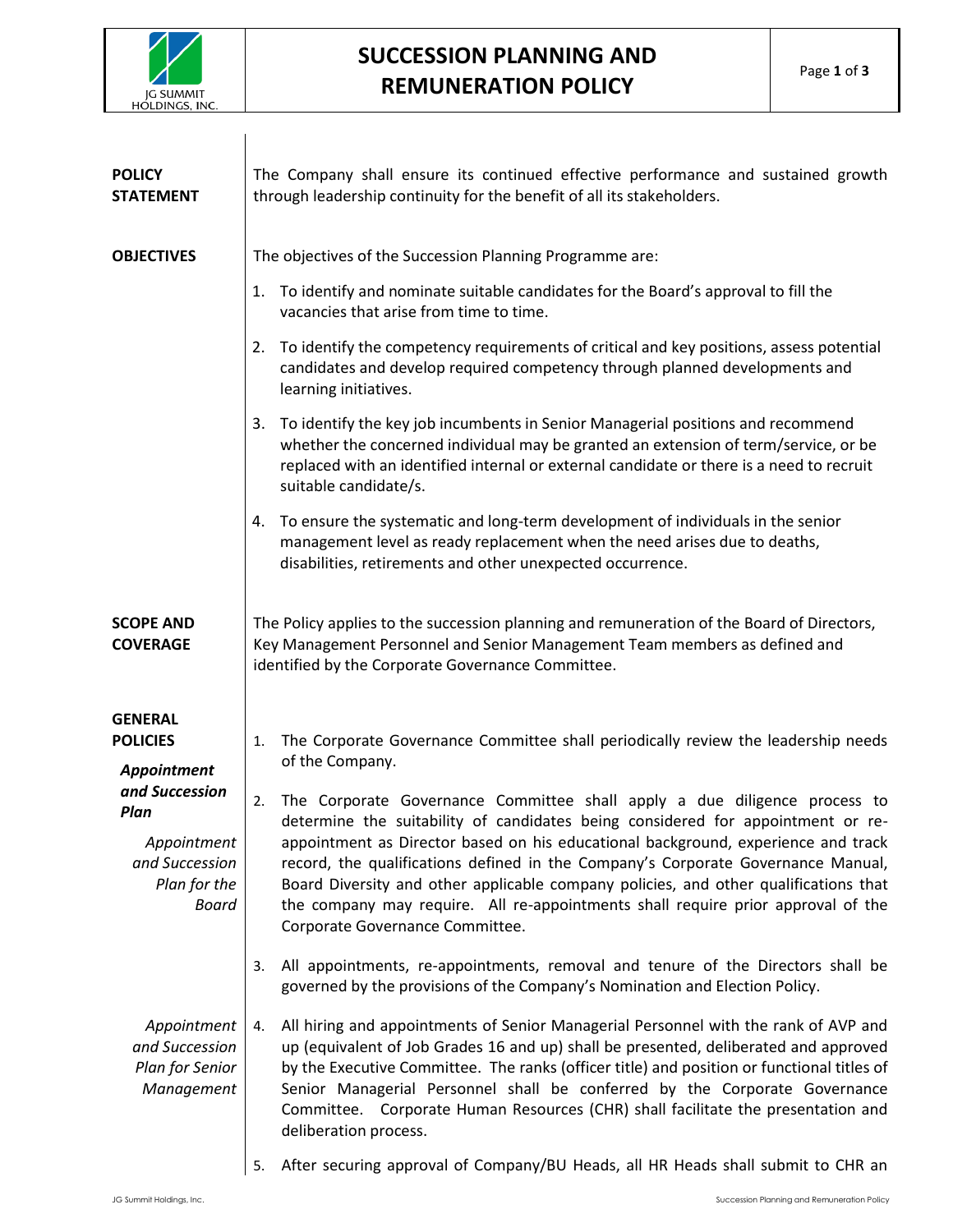

## **SUCCESSION PLANNING AND REMUNERATION POLICY**

inventory of all positions with Job Grades 16 and up. CHR shall review, present and secure appropriate approval of the positions for conferment.

- 6. The Corporate Governance Committee shall periodically review the list of senior managerial personnel due for retirement/attrition within the year with due consideration of possible new vacancies that may arise from business needs and/or up-gradation and shall assess the availability of suitable candidates. Based on the recommendation of the Chief Executive Officer, President and CHR Head, the Committee:
	- 6.1. Shall recommend to the Board the retention or replacement of incumbents after due evaluation using the following criteria:
		- □ 50% Performance: Consistent Demonstration of Competencies and Impact to the Business Results that can be validated on the Advancement Planning ratings.
		- $\square$  50% Demonstration of Leadership Attributes that can be validated through critical incidents and vouching of critical stakeholders on consistent demonstration of the 6 Leadership attributes:
			- Competent;
			- Strategic
			- **·** Innovative;
			- Passionate;
			- Entrepreneurial; and
			- **■** Team Player
	- 6.2. Shall identify the competency requirements of the key positions, assess potential candidates and develop required competency through planned development and learning initiatives.
	- 6.3. May recommend to the Board the appointment of other suitable external candidates based on job roles and competency to provide continuous flow of talented people to meet organizational needs.
- 7. In cases where the Committee decided to appoint external candidate, timely and planned steps shall be taken for the selection of a suitable candidate to ensure smooth transition.
- 8. The regular internal promotion and transfer shall be governed by the Company's applicable policies.

*Talent Identification, Development and Mentoring*

- 9. Each member of the Senior Management Team together with the CHR Head shall:
	- 9.1. Perform the annual exercise of identifying high potential employees who merit faster career progression to positions of higher responsibility and shall formulate, administer, monitor and review the process of skill development to identify the training requirements.
	- 9.2. Endeavor to add capability in-house and mentor officers with potential to handle bigger roles and responsibilities.
- 10. In the event of any unexpected occurrence to any member of the core management team, the next person in the organization chart shall take interim charge of the